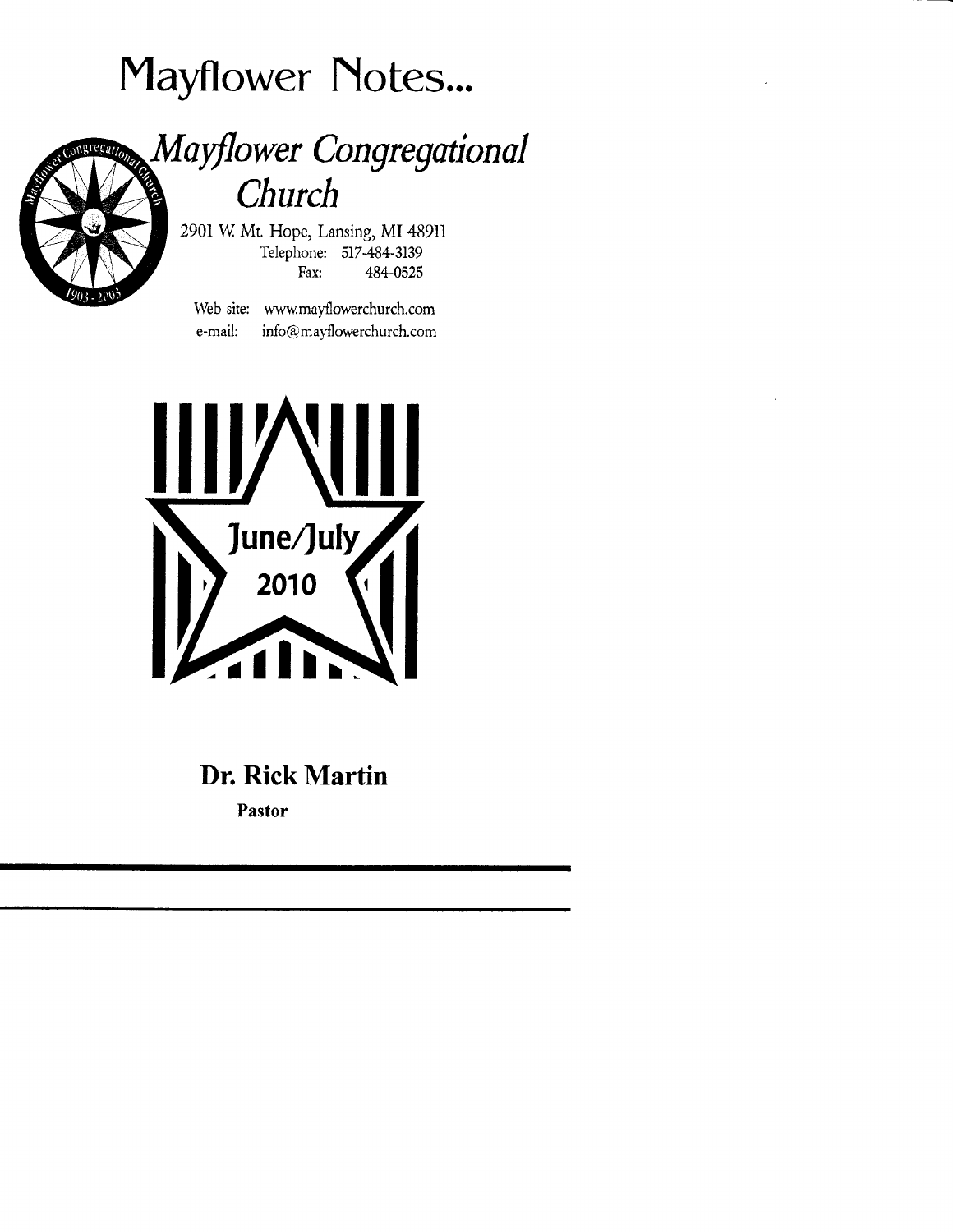#### Mayflower NOTES - Jun/Jul2010 From the Pastor's Desk

#### Lessons for Today from the Book of Ruth

As you are reading this, Barb and I will be in Branson, Missouri enjoying a much needed vacation. We will miss everyone at Mayflower Church, but we know that everything is in good hands and that Jesus will continue His work at Mayflower Congregational Church while we are gone. After all, it is His work in and through us – and He never takes a vacation.

I thoroughly enjoyed preaching the series from Ruth. Here are what I found to be some of the highlights. As you reread Ruth, you'll find some highlights I missed.

1) Ruth's Faithfulness to God & Naomi ... for where you go, I will go; and where you lodge,I will lodge. Your people shall be my people, and your God, my God. Where you die, I will die, and there I will be buried. (Ruth l:16,17).

a. From a pastor's perspective: thank God for people who are committed to God through Mayflower Congregational Chwch! All that we do as a church could not be done without the faithful commitment of people serving God though our church.

2) Ruth's Actions backed up her Words. For months following Naomi and Ruth's return to Bethlehem, Ruth gleaned the fields of Boaz; going out daily to pick up the left-overs after the harvesters were done with the field of grain. Ruth verbalized her commitment to Naomi and then faithfully followed it up with her unwavering actions.

3) Ruth's Faithfulness sparks renewed hope in Naomi, who has been depressed since the passing of her husband and children. God uses our actions and faithfulness to inspire others.

4) God rewards Faithfulness. Because Ruth was faithful to God and Naomi, God rewarded her with a Kinsman Redeemer, Boaz. He redeemed them from poverty and married Ruth. A future blessing was that King David came from this bloodline.

a. Jesus, our Kinsman Redeemer, purchased us back from sin & death. As Ruth could not (and had no right to) redeem herself or Naomi from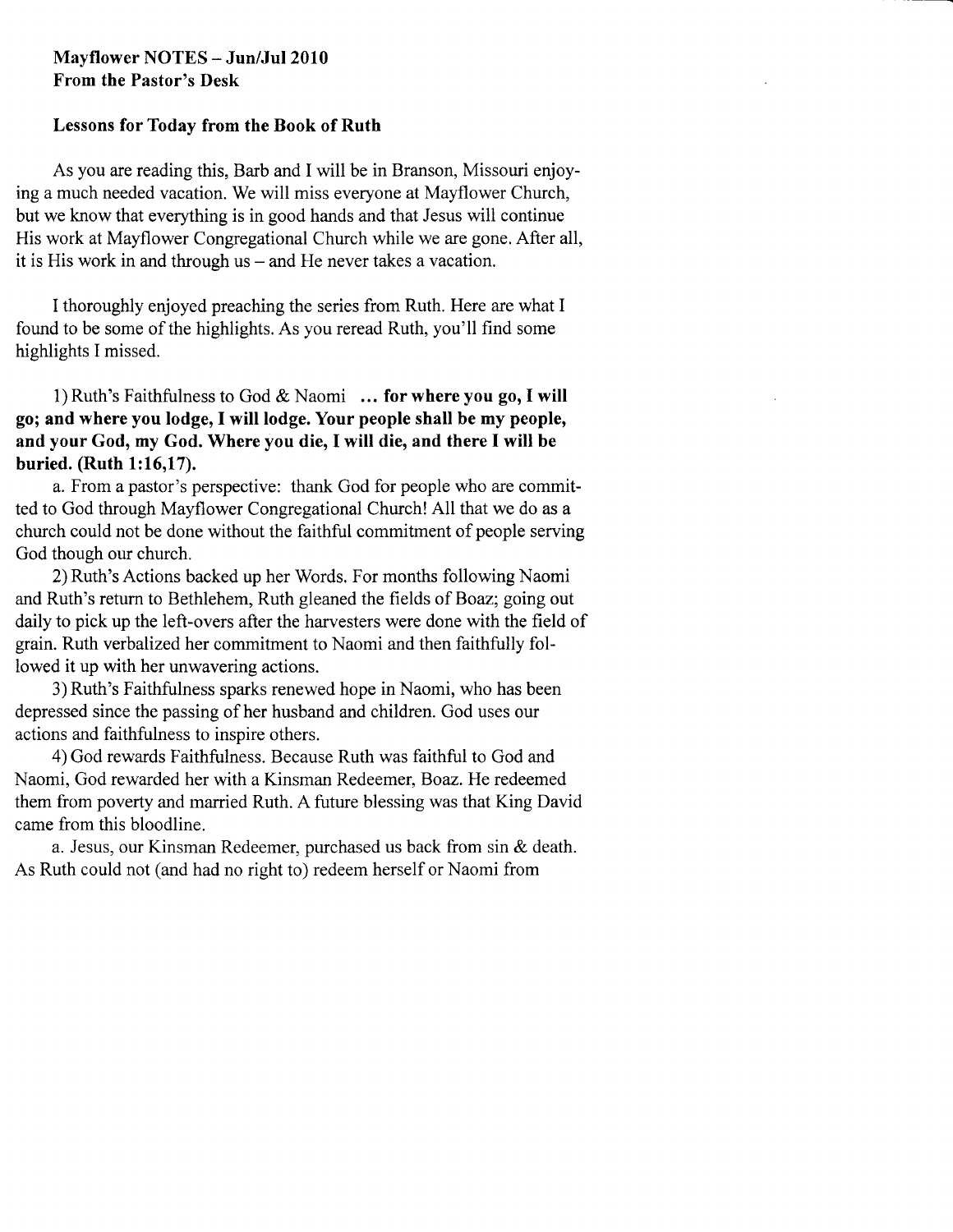poverty, we were "dead in our sins" and couldn't do anything about it. So Jesus came, lived, died, & was risen so that we might have etemal life though faith in Him.

There's more - but I'm out of space. You'll have to get the rest on your own. The Book of Ruth is a good read. Also the sermons are available online at wwwmayflowerchurch.com.May we be faithful to God and one another as Ruth was to God and Naomi. Thank God that He didn't leave us without a Kinsman Redeemer, Jesus, through whom we can have etemal life by believing in Him.

Have a wonderful summer in Jesus! Pastor Rick



#### Fund Raising

The Prudential Council ad-hoc committee exploring fund-raisers for the yearly budget has suggested a game night. It will be held Friday, August 6th, There will be a southwestern themeand a \$5 entry fee. Save the date and invite all your friends. Foursomes for bridge, euchre or other games would be fun. Let's really get behind this effort!!! More details to follow.



#### Lugnuts Baseball Game

Don't forget to sign up for the Lugnuts Baseball outing on July 23rd. Tickets have to be ordered no later than June 14. Questions??? Call Roger Kennedy at 646-8861. Checks or other payment for the tickets goes to the church office when ordering.

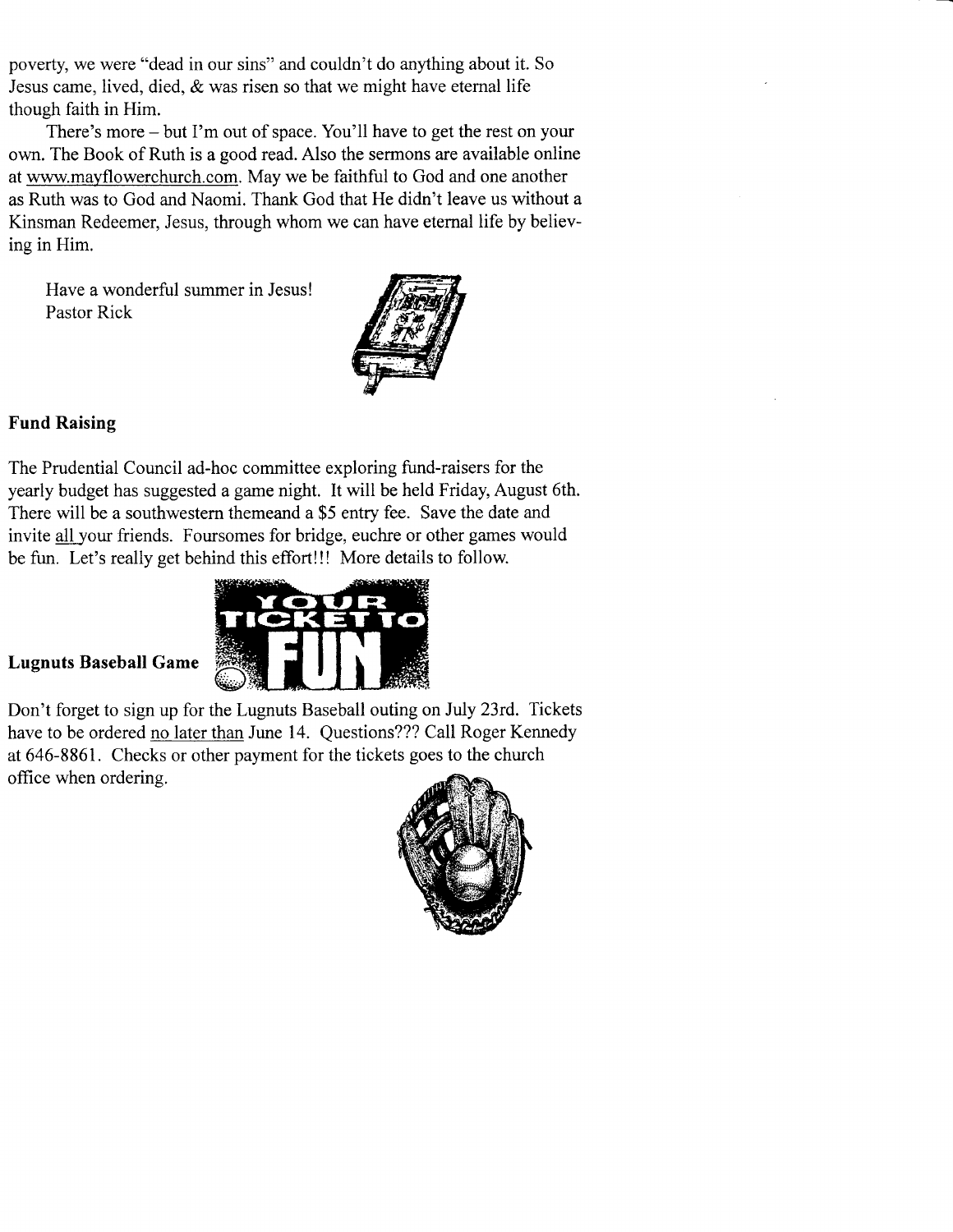### Music Meanderings



We have been blessed to visit Sedona, Arizona and the surrounding area. The beauty of the region is wondrous, beyond words. This is called the red rock region, the high dessert. Some western-style movies have been made here. we had our hiking shoes and poles and hiked Doe Mountain, just west of Sedona. There were amazing views at every step. I saw a few cactus and other lovely flowers in bloom. Then to the north, we hiked in the Oak Creek valley. This region was made famous in "call of the canyon" by author Zane Gray. we had to ford the stream (not deep) eight times each way. The cliffs rise up, up, up around you. Just amazing. God paints a splendid picture in Sedona.

Thank you so much for the graduation reception. The cake and flower were so pretty. I received a beautiful portfolio in the mail later that week, as well as asnazzy mug. Thank you church! You may pray for my continued experience in accounting work.

I understand that the Alumni Choir was fabulous on May 9. Good to hear! Thanks to warren and Barb and to all singers for making that day of worship a joyous and special event.

Heartfelt thanks for the year of excellent praise to the Glory of God through our music this past season. we have been pleased to enjoy praise Ringers, Glory Ringers and liturgical drama, and exceptional vocal worship through our Mayflower Choir. It is not about the rhythm and the tune and the pitch alone; it is about our best effiort in the rhyhm and the tune and the pitch as it is intended to honor God. We sing to God. We offer our best- humbly, with wholly good intent. Praise Be!

I ( I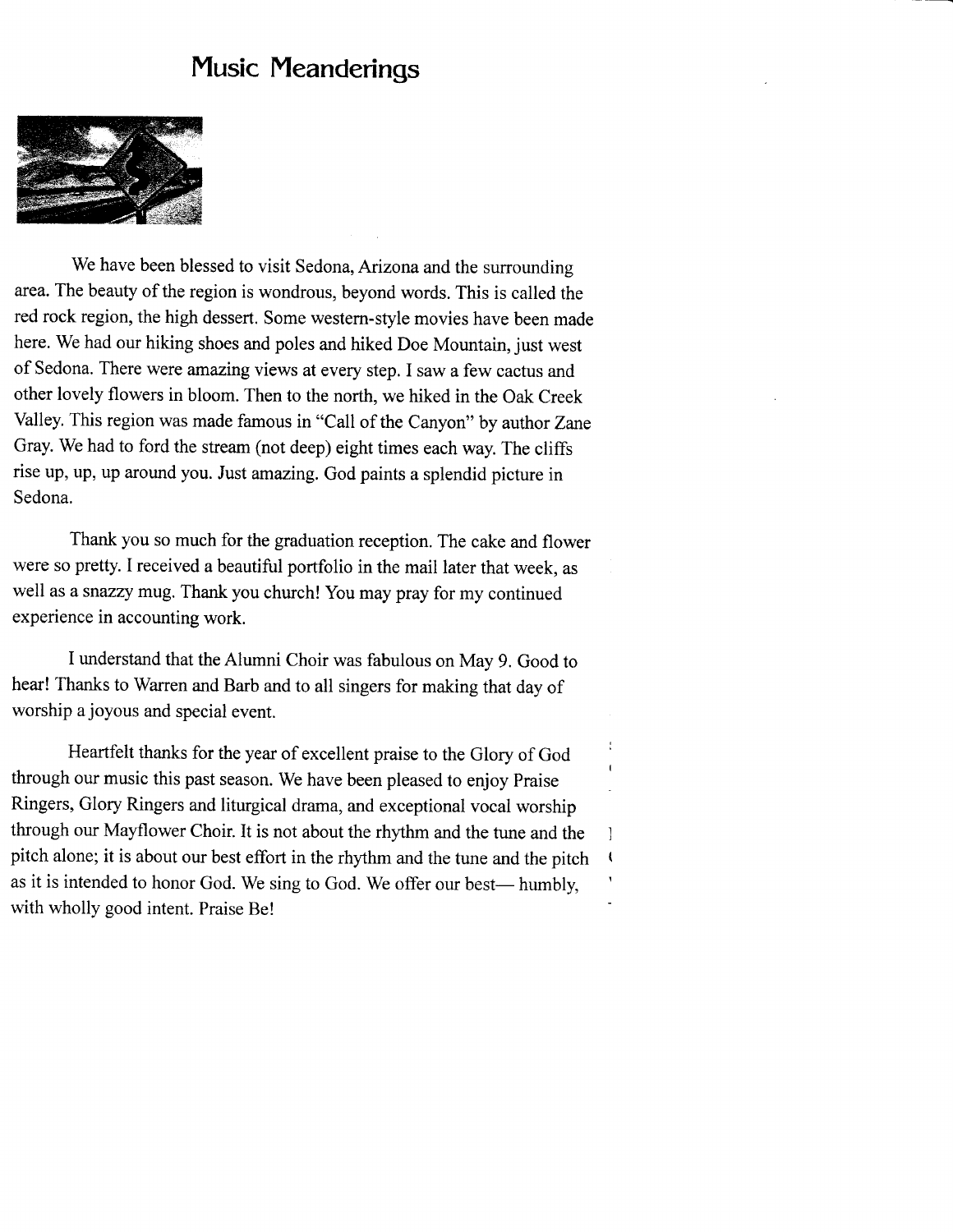As we enter into June, it is time to look back yet again at another year gone by. It has moved really quickly, as usual.

Our Sunday School program has benefitted from having three teachers available. Mrs. Mac and Mrs. wheeler bring different perspectives on our lessons, as well as serious craft skills that I do not possess! we had a lot of fun making snakes, whales, and other Biblical creatures, and learning new words to old tunes that helped reinforce the Bible lesson. I had no idea that "London Bridge is Falling Down" could tell everything from fratricide (Cain and Abel) to battle craft (The Walls of Jericho) to disarming (Samson and Delilah). And the tune did it all so CHEERFULLY, too!

We were able to sing for you a few times this year, too. In fact, we had a hot streak where we sand three out of five weeks. Pretty good for <sup>a</sup>part-time choir! My thanks go to Mrs. Lowe for her help in doing this every week.

This summer, we're planning to have "Funday school" instead of Sunday school. we'll still learn some things, but they'll be more about the world around us rather than focus specifically on the Bible. we are in talks to have a "Wii Until the Wee Hours" event, and I would like to have another sleep-over, as we had a lot of fun last year.

Liz Canfield

HOW DO YOU DECIDE WHO TO MARRY? (written by kids)

You got to find somebody who likes the same stuff.. Like, if you like sports, she should like it that you like sports, and she should keep the chips and dip coming.

 $-$ Alan, age 10

No person really decides before they grow up who they're going to marry. God decides it all way before, and you get to find out later who you're stuck with....

-Kristen, age 10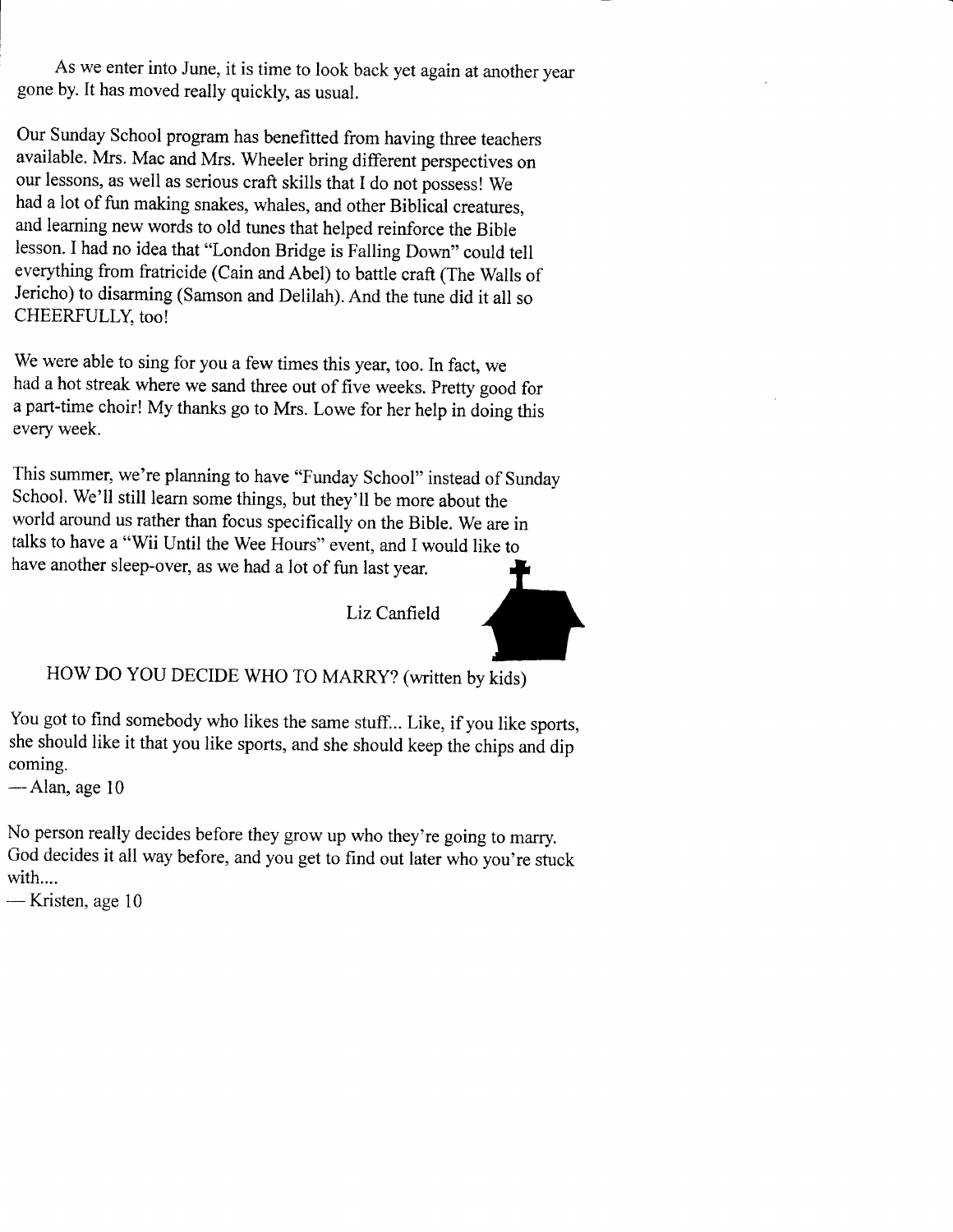Stewardship Devotion - by Ron Chewing

Scripture Reading: "No man should appear before the Lord empty-handed: Each of you must bring a gift in proportion to the way the Lord your God has blessed you" (Deuteronomy 16:16-17).

Giving Proportionately

God directs us to give in proportion to our blessings. "On the first day of every



week, each one of you should set aside a sum in keeping with his income..."  $(1)$ Corinthians l6:2). Through faith, we willingly surrender our proportionate gifts from our income to the Lord. In both the Old and New Testaments, the standard proportion of a person's income to give was the tithe or ten percent. By grace, Scripture gives us examples of believers who even gave beyond the tithe. Zacchaeus gave 50 percent (Luke 19:1-10) and the poor widow 100 percent (Luke 21:l-4). The Macedonians, who were poor and distressed, gave sacrificially beyond their ability to give. After they gave themselves to the Lord, they gave their resources joyfully and freely to help the poor (2 Corinthians 8:l-5).

Whether God gives us little or much, we are to give from the blessings that God provides. Our blessings come from the Lord, so His gifts to us will determine what we have available to give. If, in God's sovereignty, He chooses to give us little, we will be able to give only a little. However, if He gives us much, we have the responsibility to give much. "From everyone who has been given much, much will be demanded; and from the one who has been entrusted with much, much more will be asked" (Luke 12:48). When we faithfully give in proportion to the blessings that we receive, a gift of \$1,000 from \$10,000 of income is just as God-pleasing to God as a \$10,000 gift from \$100,000 of income.

The proportion that we give is determined more by our faith than our financial condition. As our faith grows, we are empowered to increase the proportion that we give. "For Christ's love compels us" (2 Corinthians 5:14) to give generously. Through faith, we grow in our giving to the Lord through our churches. Rather than giving our leftovers, our giving becomes a priority. The two or three percent that we gave in past years is no longer satisfactory because we know that God deserves our first and best. As we grow in our proportionate giving, we see God's grace at work in us as He gives us even more to give (2 Corinthians 9:8).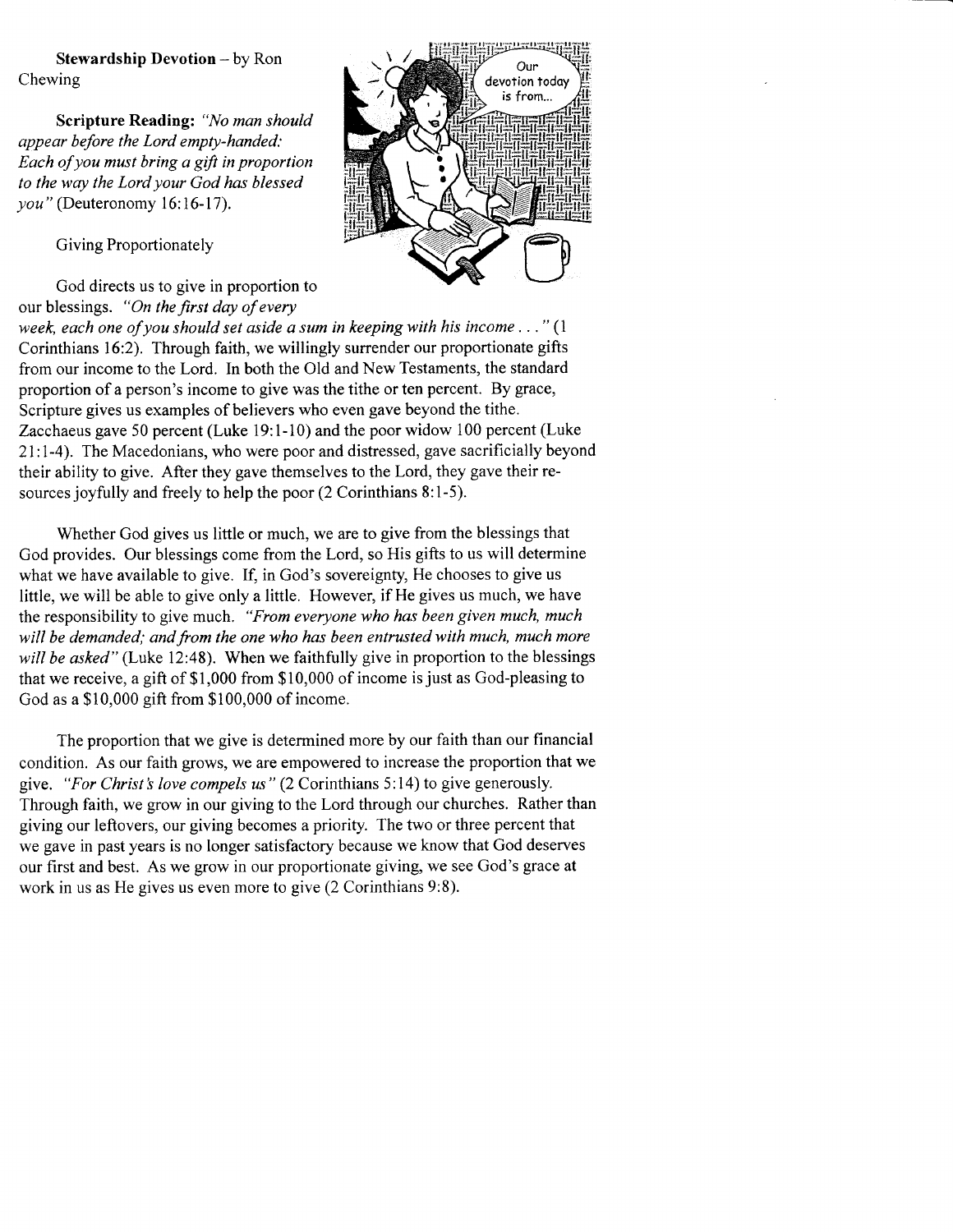Discussion thoughts:

1. Read I Kings 17:2-24. What portion was the Widow of Zarcphath asked to give?

2. Read 2 Corinthians 8:1-5. Why did the Macedonians give so generously?

3. Why is proportionate giving fair to the rich and to the poor? Is there an amount of income that giving only a tithe would be selfish?

Prayer: Dear Lord, You are so generous with us. Grant us faithful and giving hearts so we can be generous with You. Help us to hold onto our things loosely. Empower us, Lord, to use our time, talents, and treasures in Your service. In Your precious name we pray. Amen.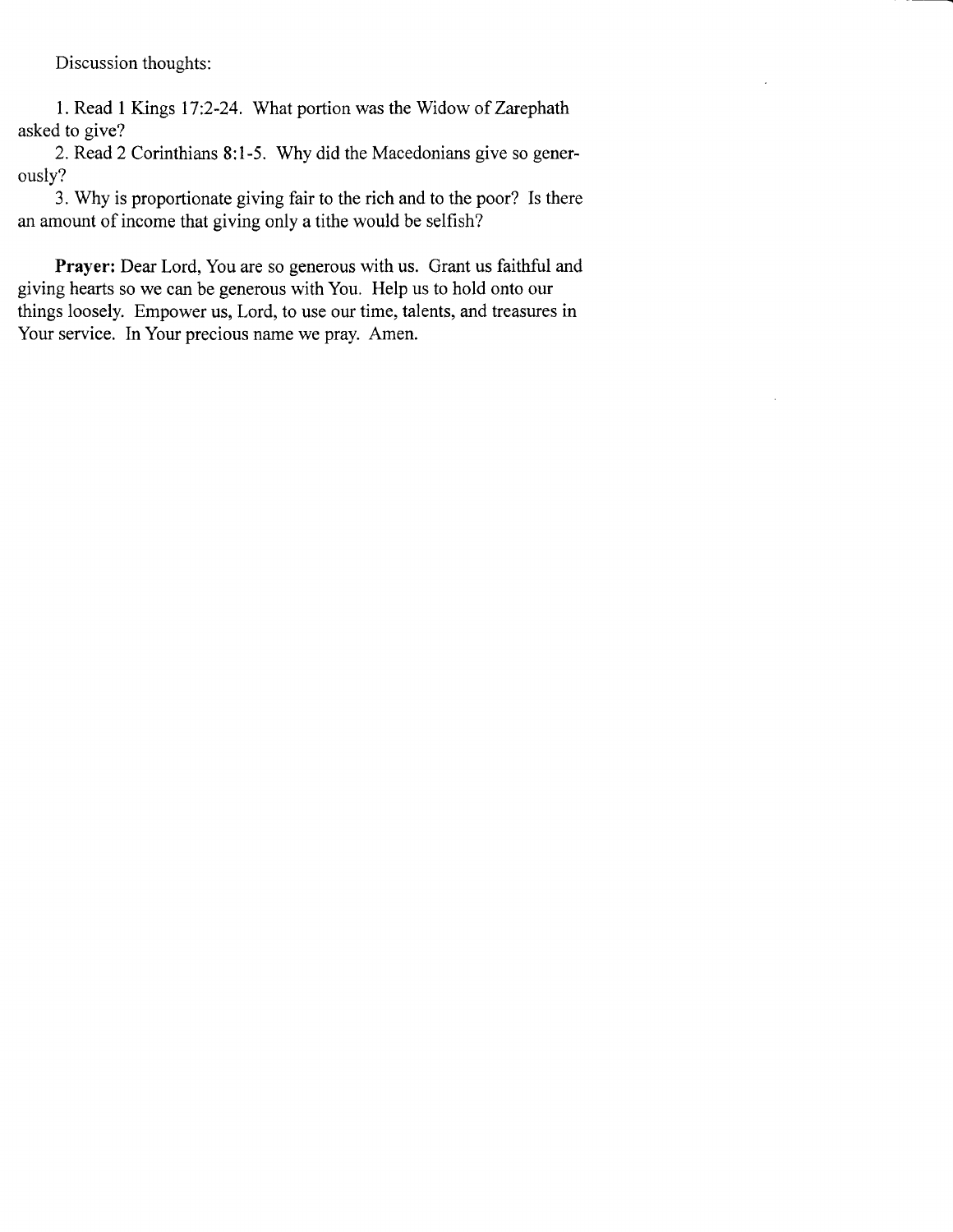#### Outdoor Beautification

The garden Gnomes have been at work. Look around (all sides) of church and see the wonders they have wrought! The memorial placques are shining in the sunshine! The flowers are enjoying the sun!

As a result of Gnomes' work, people are not only enjoying the fruits of their labor, but are worried that something could happen to the beauty...

We, the Gnomes, still have work to do...

We need some things to aid us in this task.

1. three people to be the leaders/guides of our outdoor beauty both Spring and Fall - I am willing to be one) and placing new memorial plaques in the gardens

2. use of a chainsaw for a day and an operator

3, People to help the Gnomes put the finishing touches on spring efforts (yes, we are at the final stages)

4. Annual plants for 3 large planters (petunias, begonias, etc.) We can plant them, if need be.

5. Mulch (4 bags, available at Menards). If you would like to donate \$\$, we can get it  $(a)$  2 bags for \$3.

6. Some people to help us finish the weeding on the West Side.

7. Someone to take care of the area around the Mayflower sign on the South side.

8. someone to take care of the flower box around the sign on the North side.

The beautification process seems like it will never end. However, once we finish (hopefully, next weekend) it won't need work again until it is time to tidy up in the Fall.

It is wonderful to see the Beauty of God's World all around us!

The Beautification Gnomes